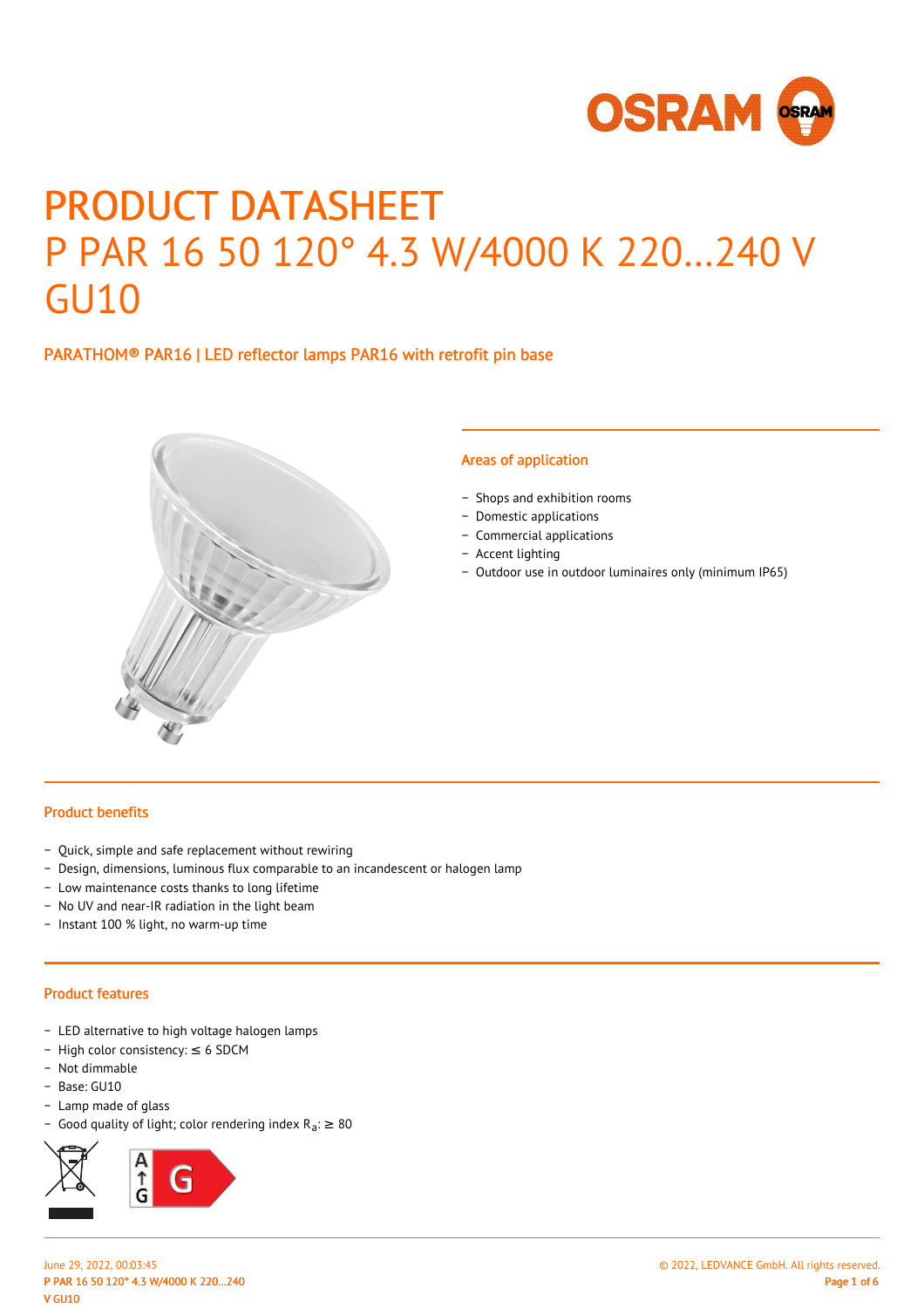− Lifetime: up to 15,000 h



P PAR 16 50 120° 4.3 W/4000 K 220…240 V GU10 June 29, 2022, 00:03:45 © 2022, LEDVANCE GmbH. All rights reserved.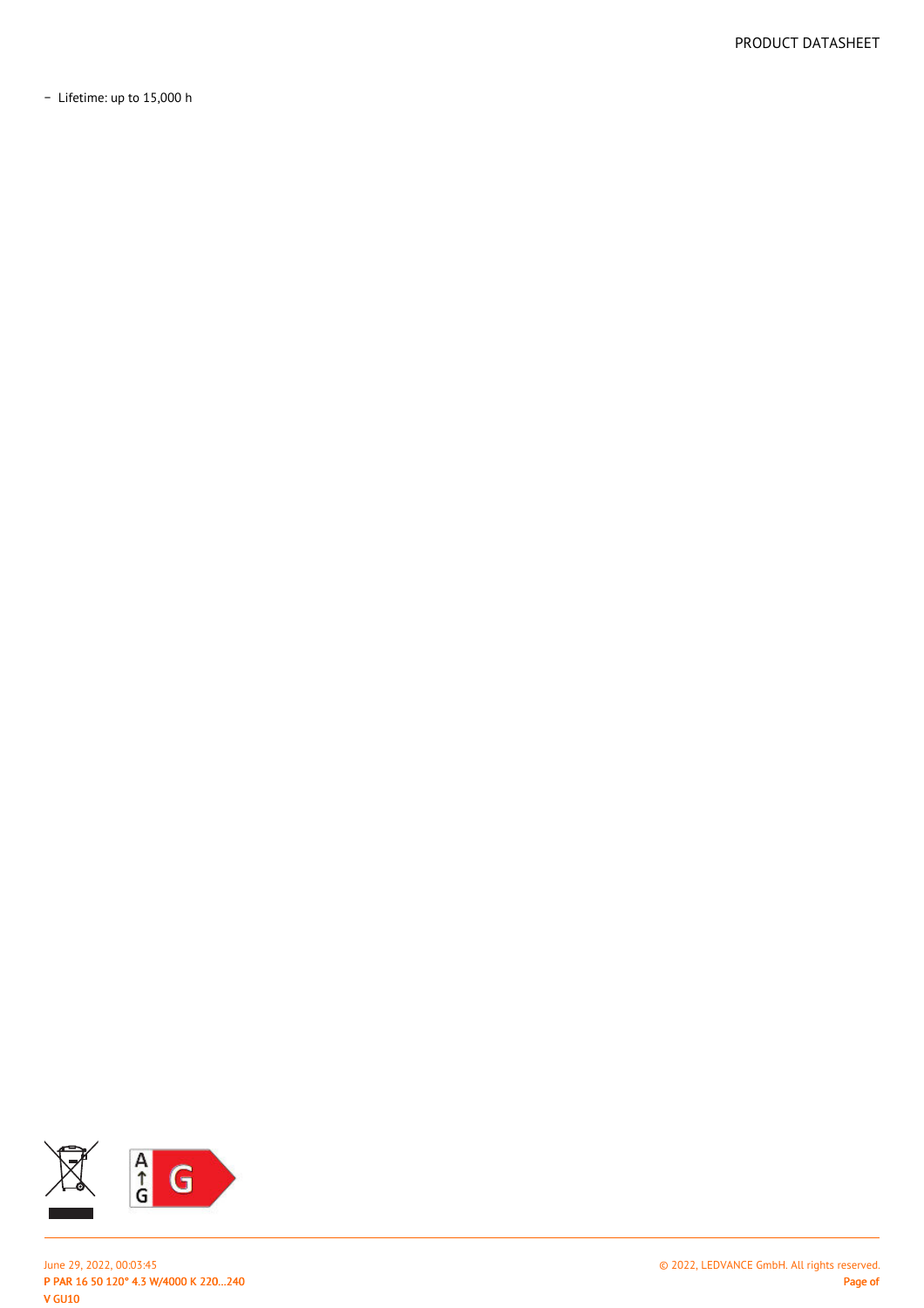## TECHNICAL DATA

## Electrical data

| Nominal wattage                          | 4.3 W    |
|------------------------------------------|----------|
| Construction wattage                     | 4.30 W   |
| Nominal voltage                          | 220240 V |
| Claimed equiv. conventional lamp power   | 30 W     |
| Nominal current                          | 38 mA    |
| Type of current                          | AC       |
| Inrush current                           | 7 A      |
| Operating frequency                      | 50/60 Hz |
| Mains frequency                          | 50/60 Hz |
| Max. lamp no. on circuit break. 10 A (B) | 41       |
| Max. lamp no. on circuit break. 16 A (B) | 52       |
| Power factor $\lambda$                   | > 0.40   |

## Photometrical data

| Luminous intensity                      | 100 cd        |
|-----------------------------------------|---------------|
| Luminous flux                           | 350 lm        |
| Nominal useful luminous flux 90°        | 350 lm        |
| Luminous efficacy                       | 81 lm/W       |
| Lumen main.fact.at end of nom.life time | 0.70          |
| Light color (designation)               | Cool White    |
| Color temperature                       | 4000 K        |
| Color rendering index Ra                | $\geq 80$     |
| Light color                             | 840           |
| Standard deviation of color matching    | $\leq$ 6 sdcm |
| Rated peak intensity                    | 100 cd        |
| Rated LLMF at 6,000 h                   | 0.80          |
| Flickering metric (Pst LM)              | 1.0           |
| Stroboscope effect metric (SVM)         | 0.4           |

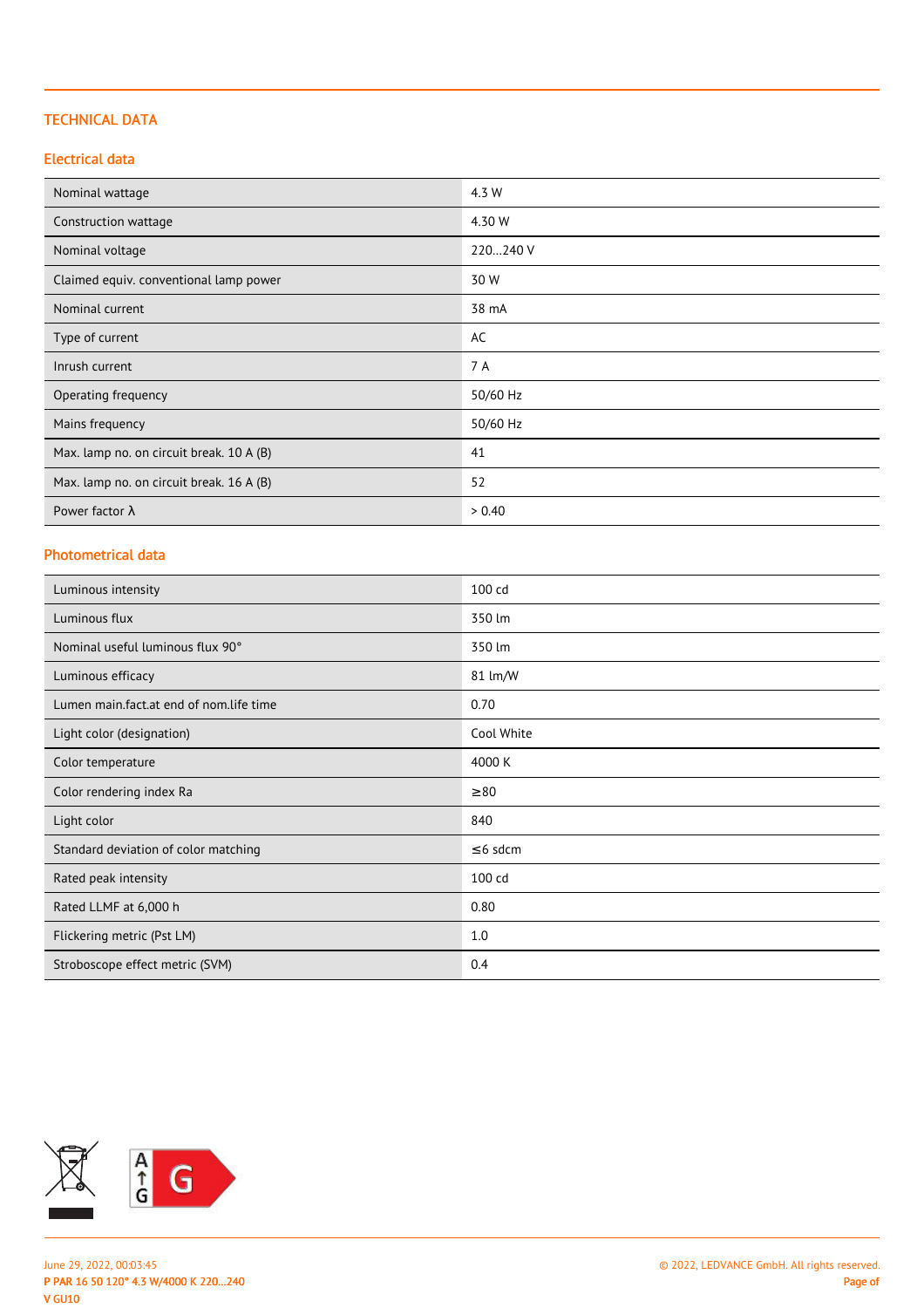

# Light technical data

| Beam angle                         | 120°    |
|------------------------------------|---------|
| Warm-up time (60 %)                | 0.50s   |
| Starting time                      | 0.5 s   |
| Rated beam angle (half peak value) | 120.00° |

## Dimensions & Weight

| Overall length   | 56.00 mm |
|------------------|----------|
| <b>Diameter</b>  | 50.00 mm |
| Maximum diameter | 50 mm    |
| Product weight   | 39.00 g  |

# Temperatures & operating conditions

| Ambient temperature range            | -20+40 ° <sup>∩</sup> |
|--------------------------------------|-----------------------|
| Maximum temperature at tc test point | 90 °C                 |

## Lifespan

| Lifespan                            | 15000 h     |
|-------------------------------------|-------------|
| Number of switching cycles          | 100000      |
| Lumen maintenance at end of serv    | 0.70        |
| Rated lamp survival factor at 6,000 | $\geq 0.90$ |

#### Additional product data

| Base (standard designation) | GU10              |
|-----------------------------|-------------------|
| Mercury content             | 0.0 <sub>mg</sub> |

## **Capabilities**

| Dimmable | . No |
|----------|------|
|          |      |

# Certificates & Standards

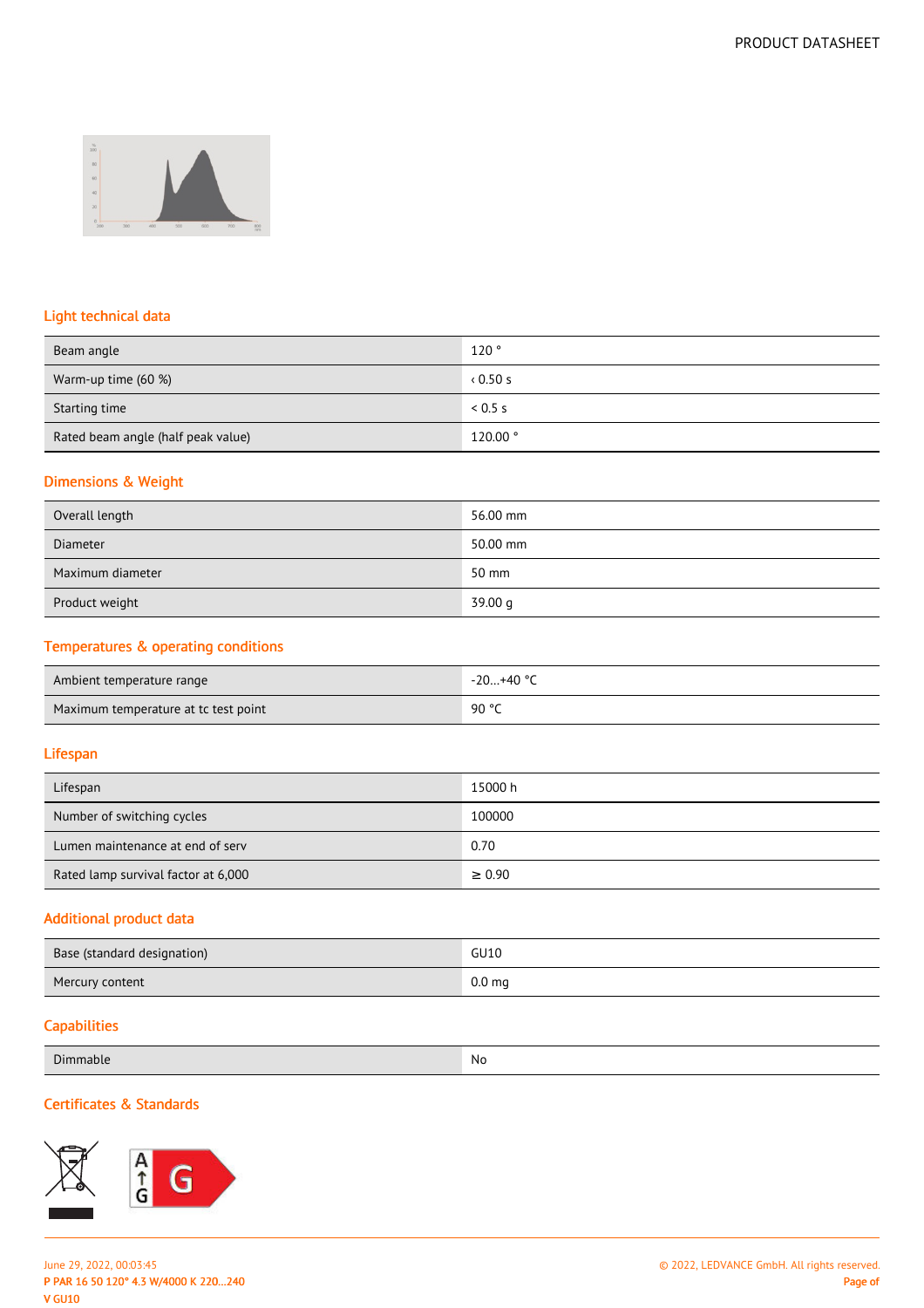| Energy efficiency class                      | G <sup>1</sup> |
|----------------------------------------------|----------------|
| Energy consumption                           | 5.00 kWh/1000h |
| Type of protection                           | <b>IP20</b>    |
| Standards                                    | CE / EAC       |
| Photobiological safety group acc. to EN62778 | RG1            |

1) Energy efficiency class (EEC) on a scale of A (highest efficiency) to G (lowest efficiency)

# Country-specific categorizations

| ៶៶⊥∪⊃∪⊥∠∪ | Order<br>r reference | PPAR1650120 |
|-----------|----------------------|-------------|
|-----------|----------------------|-------------|

# Energy labelling regulation data acc EU 2019/2015

| Lighting technology used                             | LED              |
|------------------------------------------------------|------------------|
| Non-directional or directional                       | <b>NDLS</b>      |
| Mains or non-mains                                   | <b>MLS</b>       |
| Light source cap-type (or other electric interface)  | GU10             |
| Connected light source (CLS)                         | No               |
| Color-tuneable light source                          | No               |
| Envelope                                             | No               |
| High luminance light source                          | No               |
| Anti-glare shield                                    | No               |
| Correlated colour temperature type                   | SINGLE_VALUE     |
| Claim of equivalent power                            | Yes              |
| Length                                               | 56.00 mm         |
| Height                                               | 50.00 mm         |
| Width                                                | 50.00 mm         |
| Chromaticity coordinate x                            | 0.458            |
| Chromaticity coordinate y                            | 0.410            |
| R9 Colour rendering index                            | 0.00             |
| Beam angle                                           | SPHERE_360       |
| Survival factor                                      | 0.90             |
| LED light source replaces a fluorescent light source | No               |
| <b>EPREL ID</b>                                      | 522941           |
| Model number                                         | AC32709, AC32709 |
|                                                      |                  |

## DOWNLOAD DATA